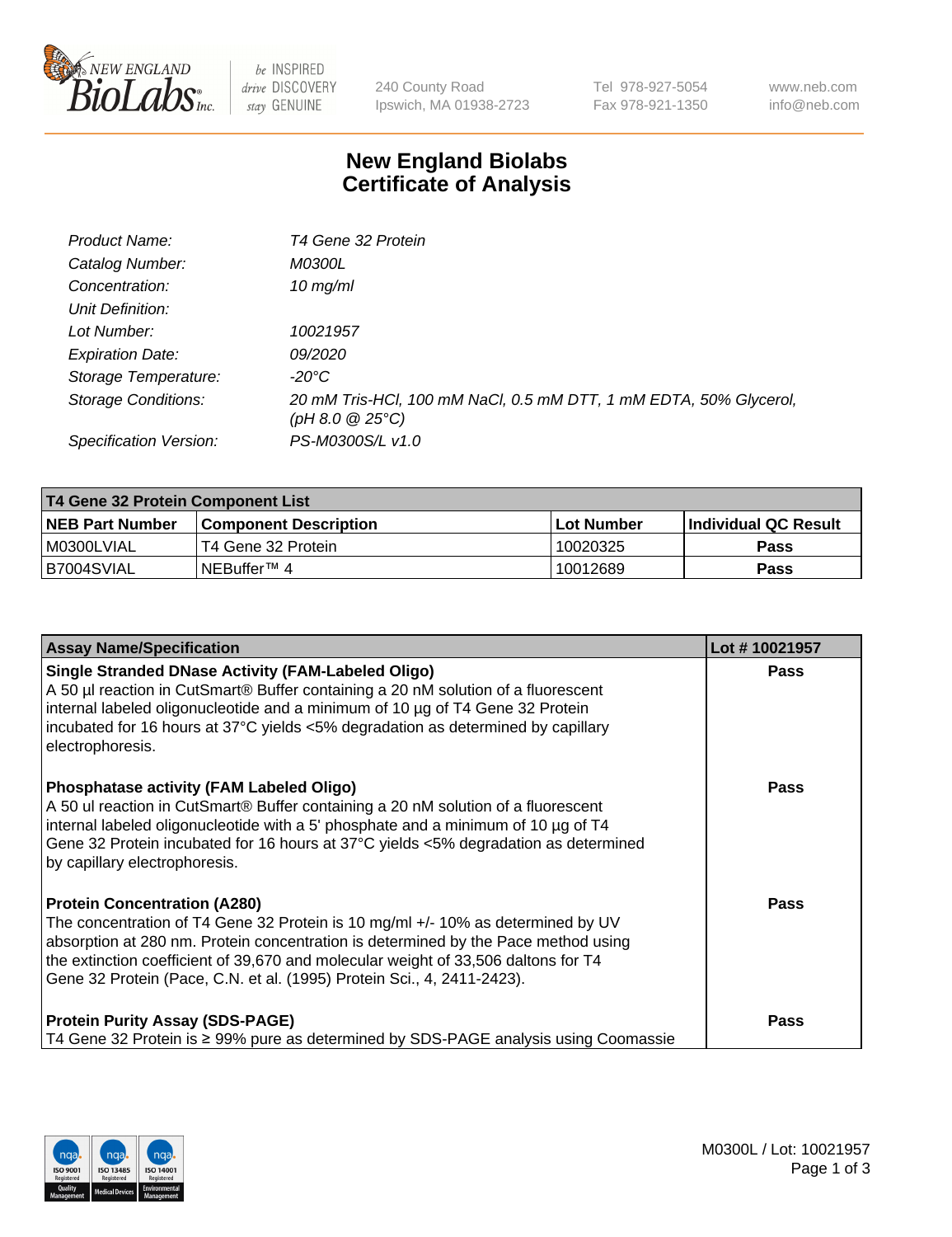

be INSPIRED drive DISCOVERY stay GENUINE

240 County Road Ipswich, MA 01938-2723 Tel 978-927-5054 Fax 978-921-1350

www.neb.com info@neb.com

| <b>Assay Name/Specification</b>                                                                                                                                                                                                                                                                                                                                                                             | Lot #10021957 |
|-------------------------------------------------------------------------------------------------------------------------------------------------------------------------------------------------------------------------------------------------------------------------------------------------------------------------------------------------------------------------------------------------------------|---------------|
| Blue detection.                                                                                                                                                                                                                                                                                                                                                                                             |               |
| qPCR DNA Contamination (E. coli Genomic)<br>A minimum of 10 µg of T4 Gene 32 Protein is screened for the presence of E. coli<br>genomic DNA using SYBR® Green qPCR with primers specific for the E. coli 16S rRNA<br>locus. Results are quantified using a standard curve generated from purified E. coli<br>genomic DNA. The measured level of E. coli genomic DNA contamination is ≤ 1 E. coli<br>genome. | <b>Pass</b>   |
| <b>RNase Activity Assay (2 Hour Digestion)</b><br>A 10 µl reaction in NEBuffer 4 containing 40 ng of fluorescein labeled RNA<br>transcript and a minimum of 10 µg of T4 Gene 32 Protein incubated for 2 hours at<br>37°C results in no detectable degradation of the RNA as determined by gel<br>electrophoresis using fluorescent detection.                                                               | Pass          |
| <b>RNase Activity (Extended Digestion)</b><br>A 10 µl reaction in NEBuffer 4 containing 40 ng of fluorescein labeled RNA<br>transcript and a minimum of 10 µg of T4 Gene 32 Protein is incubated at 37°C. After<br>incubation for 16 hours, >90% of the substrate RNA remains intact as determined by<br>gel electrophoresis using fluorescent detection.                                                   | Pass          |
| <b>Non-Specific DNase Activity (16 Hour)</b><br>A 50 µl reaction in NEBuffer 4 containing 1 µg of Lambda-HindIII DNA and a minimum<br>of 30 µg of T4 Gene 32 Protein incubated for 16 hours at 37°C results in a DNA<br>pattern free of detectable nuclease degradation as determined by agarose gel<br>electrophoresis.                                                                                    | <b>Pass</b>   |
| Functional Testing (Single Stranded DNA Binding - FAM Labeled Oligo)<br>A 20 µl reaction in NEBuffer 4 containing 20 µM FAM-labeled 50-mer and a maximum of<br>80 µg of T4 Gene 32 Protein incubated for 30 minutes at 37°C produces a mobility<br>shift in >95% of the starting material as determined by TBE gel electrophoresis and<br>UV imaging.                                                       | <b>Pass</b>   |
| <b>Exonuclease Activity (Radioactivity Release)</b><br>A 50 µl reaction in NEBuffer 4 containing 1 µg of a mixture of single and<br>double-stranded [3H] E. coli DNA and a minimum of 10 µg of T4 Gene 32 Protein<br>incubated for 4 hours at 37°C releases <0.1% of the total radioactivity.                                                                                                               | Pass          |
| <b>Endonuclease Activity (Nicking)</b><br>A 50 µl reaction in NEBuffer 4 containing 1 µg of supercoiled PhiX174 DNA and a<br>minimum of 10 µg of T4 Gene 32 Protein incubated for 4 hours at 37°C results in <10%<br>conversion to the nicked form as determined by agarose gel electrophoresis.                                                                                                            | <b>Pass</b>   |